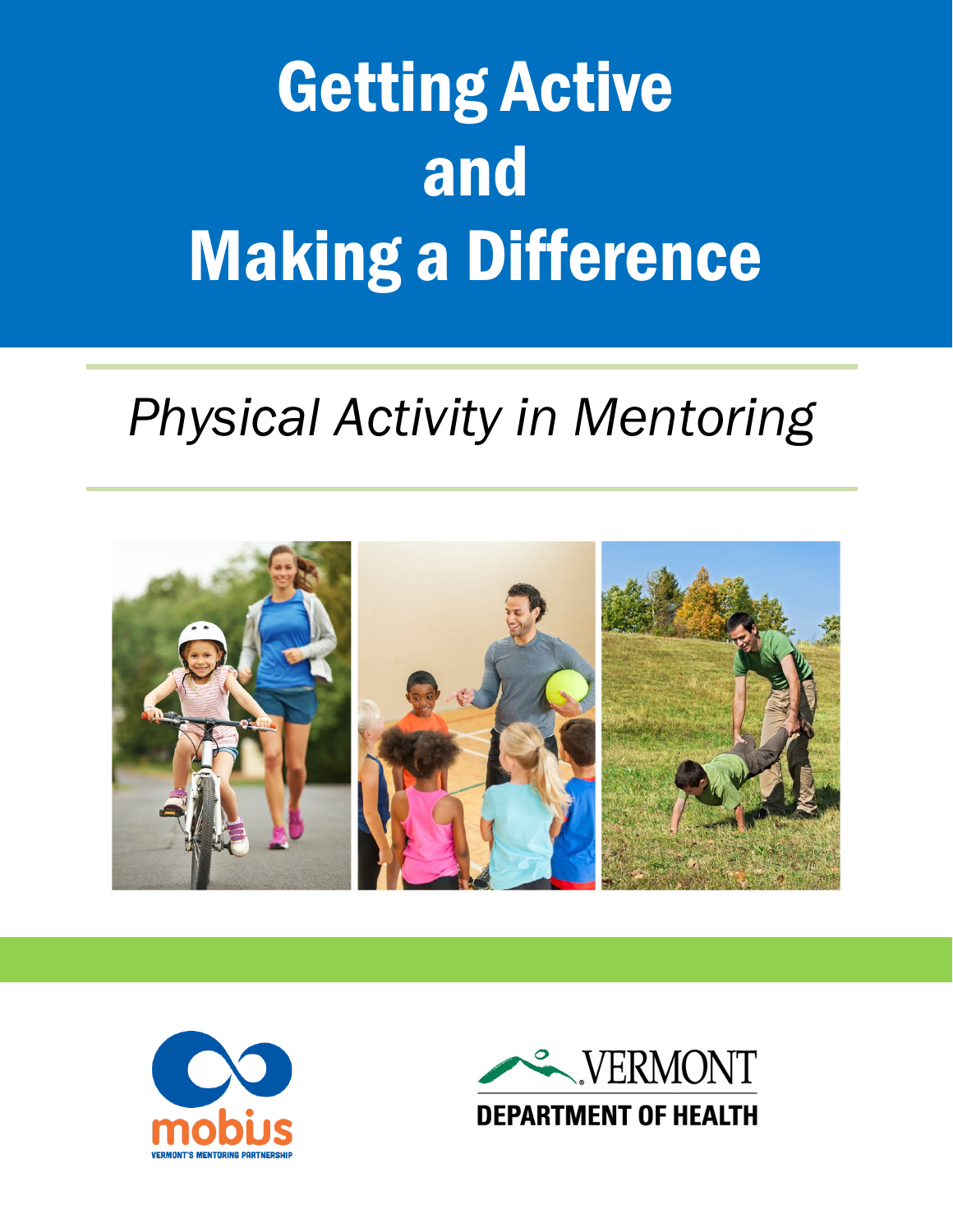### Table of Contents

*August 2015*

- 1. [Mission](#page-2-0)
- 2. [Getting Active](#page-3-0) (a framework for mentors)
- 3. [The Problem](#page-4-0)  $\rightarrow$  The Solution
- 4. [For Program Coordinators](#page-5-0)
- 5. [Community-Based Programs](#page-6-0)
- 6. [School-Based Programs](#page-7-0)
- 7. [Appendix A](#page-8-0)
- 8. [Appendix B](#page-9-0)
- 9. [Appendix C](#page-10-0)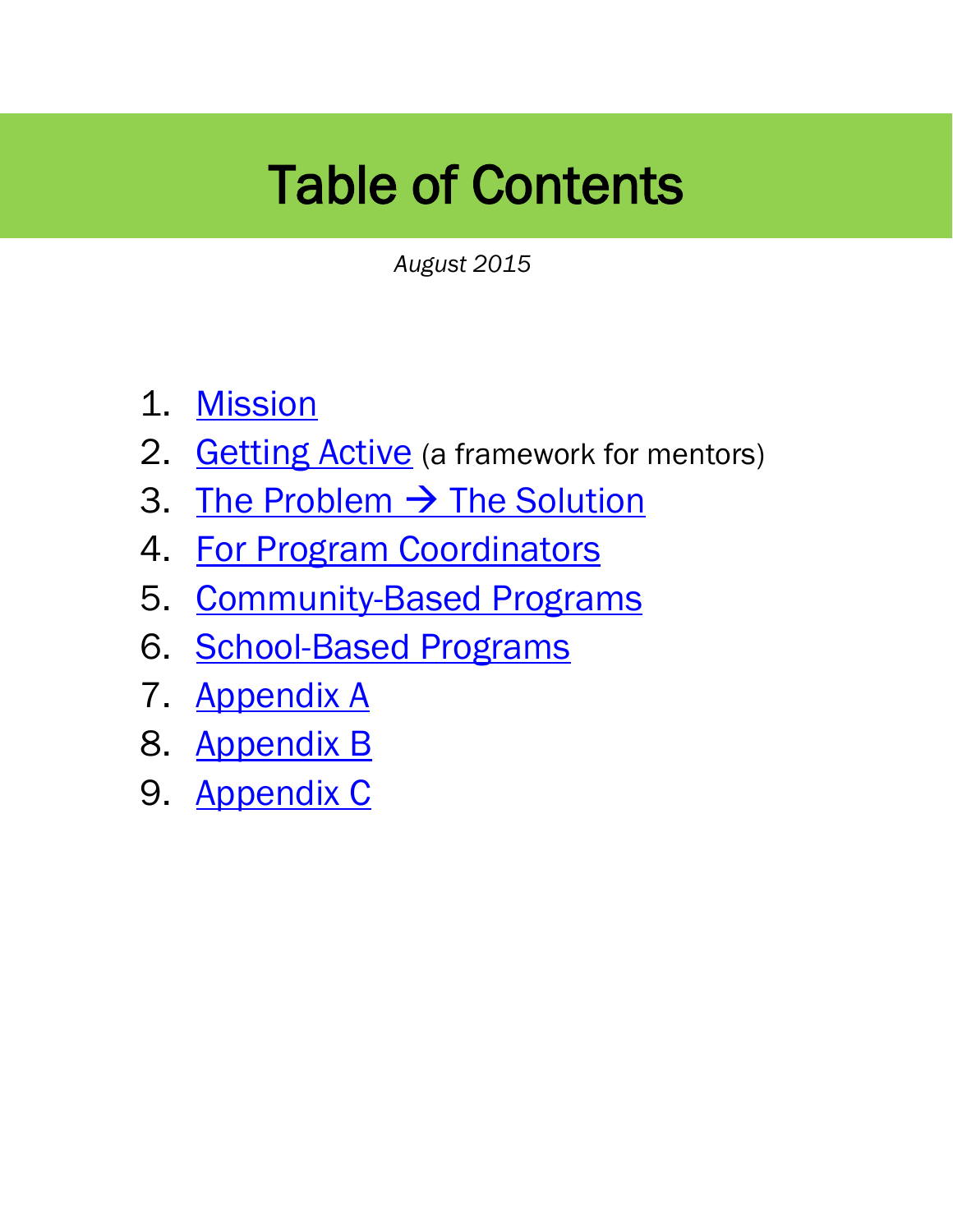# <span id="page-2-0"></span>Mission

Mobius and the Vermont Department of Health are partnering in an effort to provide resources and guidance for mentoring organizations and mentors across the state to incorporate some form of physical activity into their programs.

> *This guidebook aims to help mentors and coordinators understand the importance of getting mentees active and aid them in finding ways to do so.*

While this mission is driven by the **Healthy Vermonters 2020** goals that aim to reduce the number of obese youth to 8% by 2020, the ultimate purpose of this guidebook coincides with the inherent mission of mentoring, to enhance the lives of youth and provide them with a foundation for success.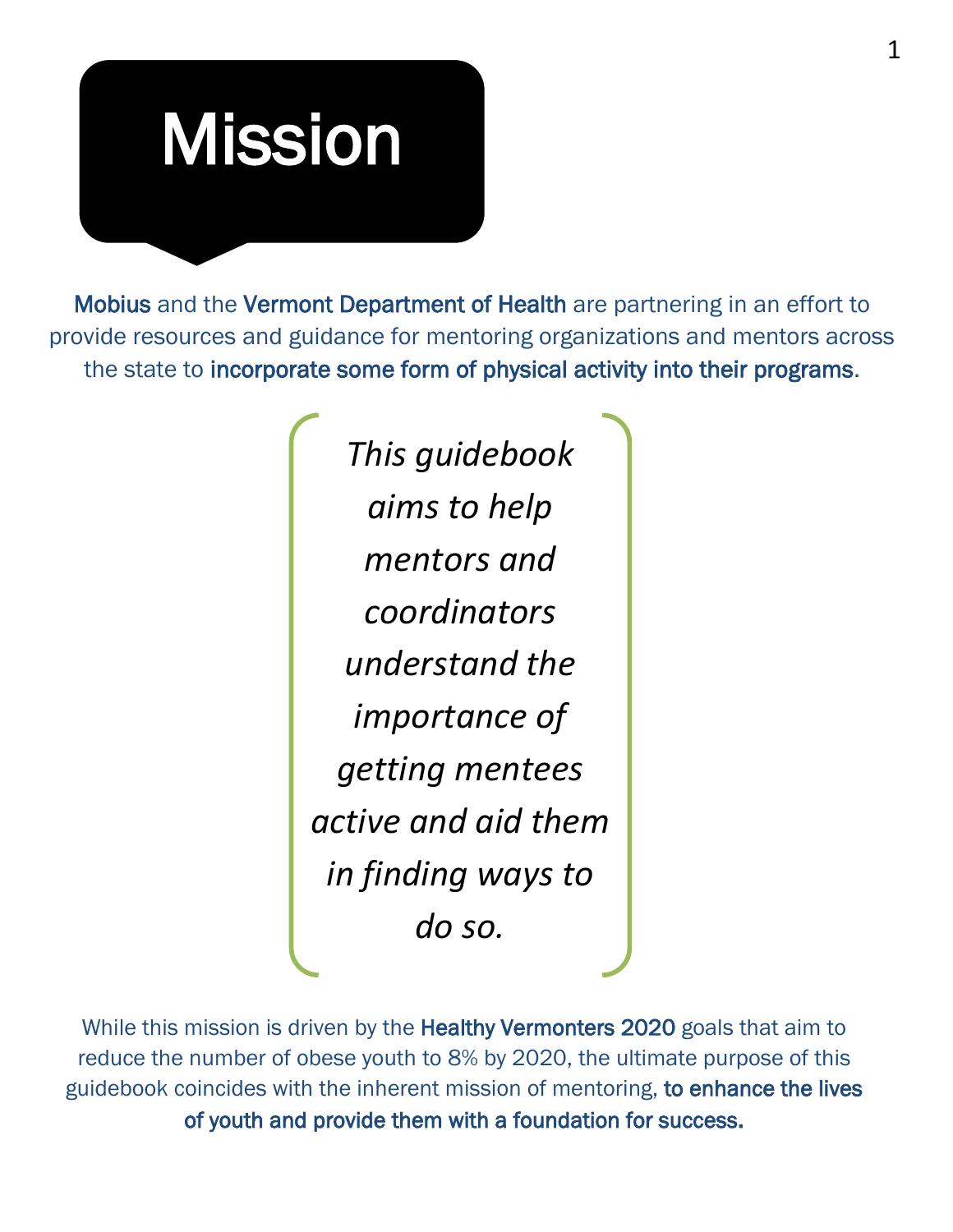# <span id="page-3-0"></span>Getting Active

### Ability

Mentors ought to consider their own comfort level and the background of their mentee

> *How will different activities impact their self-esteem and willingness to continue pursuing these experiences?*

### **Positivity**

To create a positive environment, the mentor must be comfortable and confident with the chosen activity

### Collaboration

Mentors and mentees should work together to determine what types of activities are appropriate for their age, skill level, and interests

### You'd Be Surprised!

When people hear the words "physical activity" they often think of organized sports or exercise. However, every day we are being physically active without consciously trying to be.

#### If you're on your feet and moving, you're being physically active!

*Think of how you can be physically active with your mentee. Exposing them to a variety of activities can help them develop a positive connection to leading a healthy, active lifestyle.*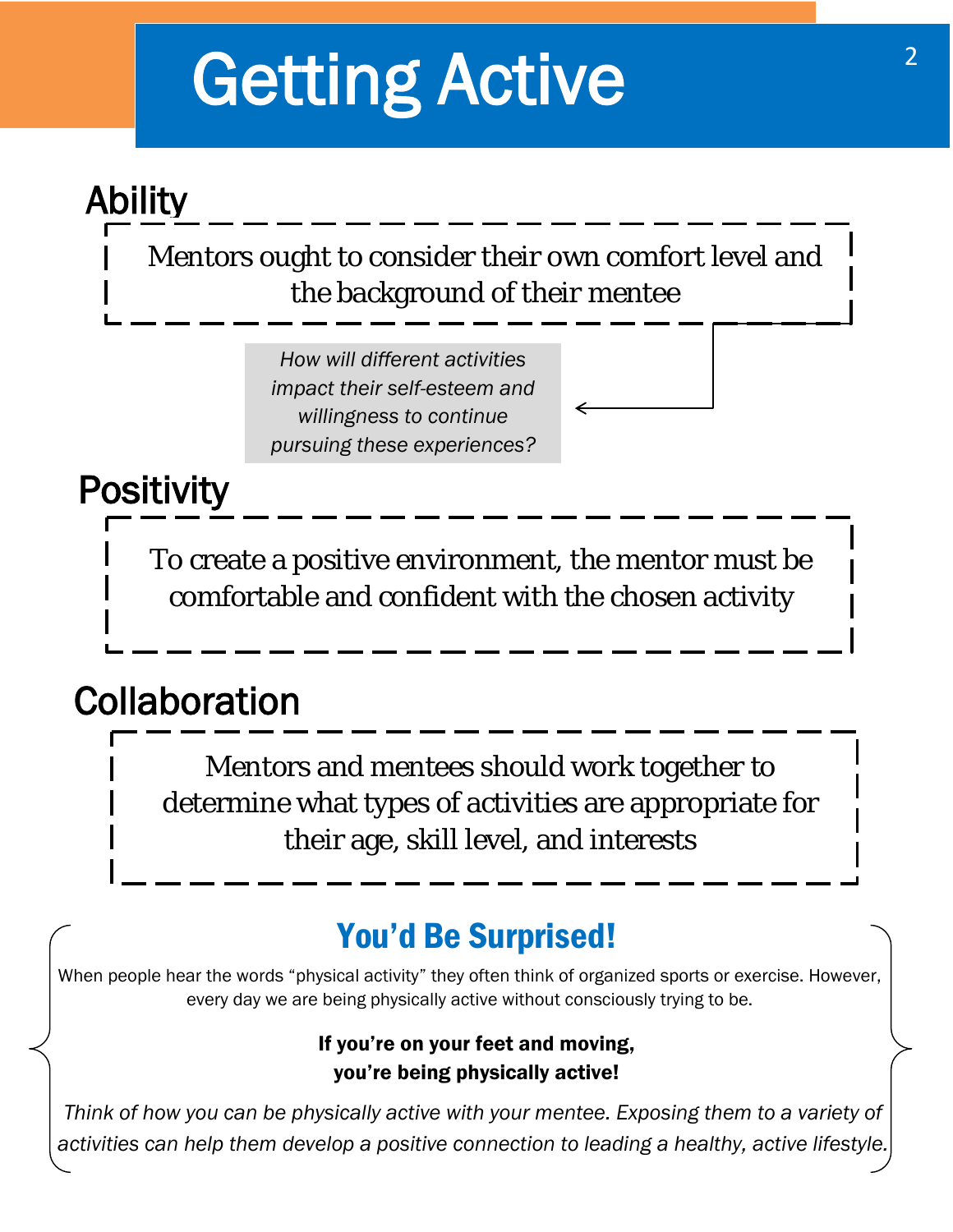## The Problem

### Between 1999 – 2013 the number of obese students in grades 9-12 rose 4%

Vermont Youth Risk Behavior Survey 2014

Both higher screen time and lower physical activity rates were linked with higher odds of psychological distress, including emotional symptoms, conduct problems and peer relationship problems

American Academy of Pediatrics 2009

### <span id="page-4-0"></span>Only  $\frac{1}{4}$  of students in this age group meet physical activity guidelines

29% of students in grades 6-8 use a computer for 3+ hours/day for non-school related activities

Vermont Middle School Youth Risk Behavior Survey

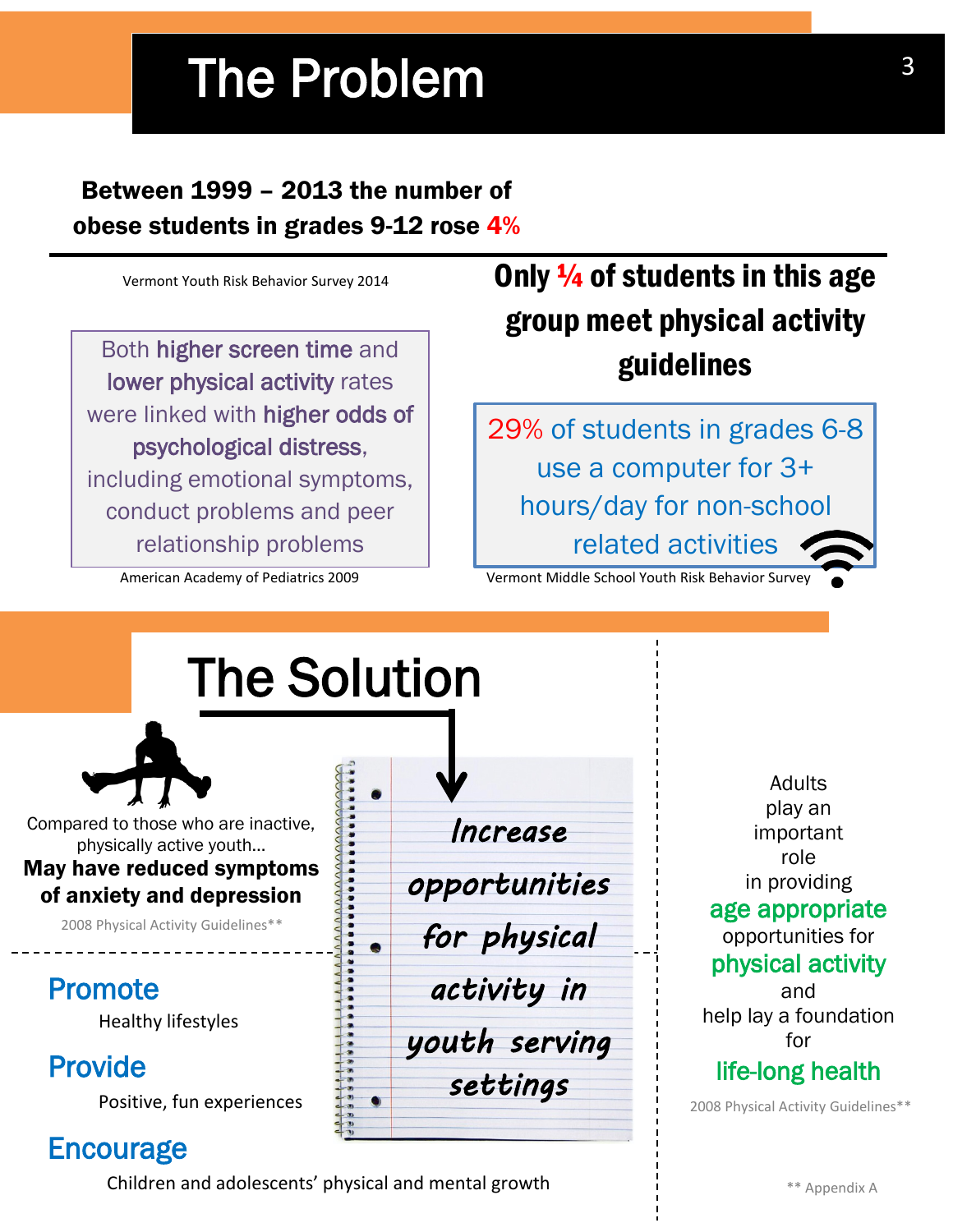### <span id="page-5-0"></span>Building a Culture of Health

### Involvement

All members of an organization, from the program coordinators to the mentors, need to be united around the *mission* of incorporating *physical activity* into the program.

### **Support**

Program coordinators can provide social and technical support and promote the value of *physical activity* within their programs and among their mentors.

### How?

Utilize existing program structures – if there are already programwide special events or year-end celebrations these are great ways to establish a culture of health by making them physical activity oriented.

### National Physical Fitness and Sports Month - MAY

Program coordinators can ensure all mentors incorporate some physical activity throughout May, providing a foundation for those who may be unsure of how to get started on their own – [www.letsmove.gov](http://www.letsmove.gov/)

- *Hold the event at a park (have a picnic and play lawn games like sack races, badminton, etc.)*
- *Bring the group on a short hike*
- *Take everyone to an adventure ropes course*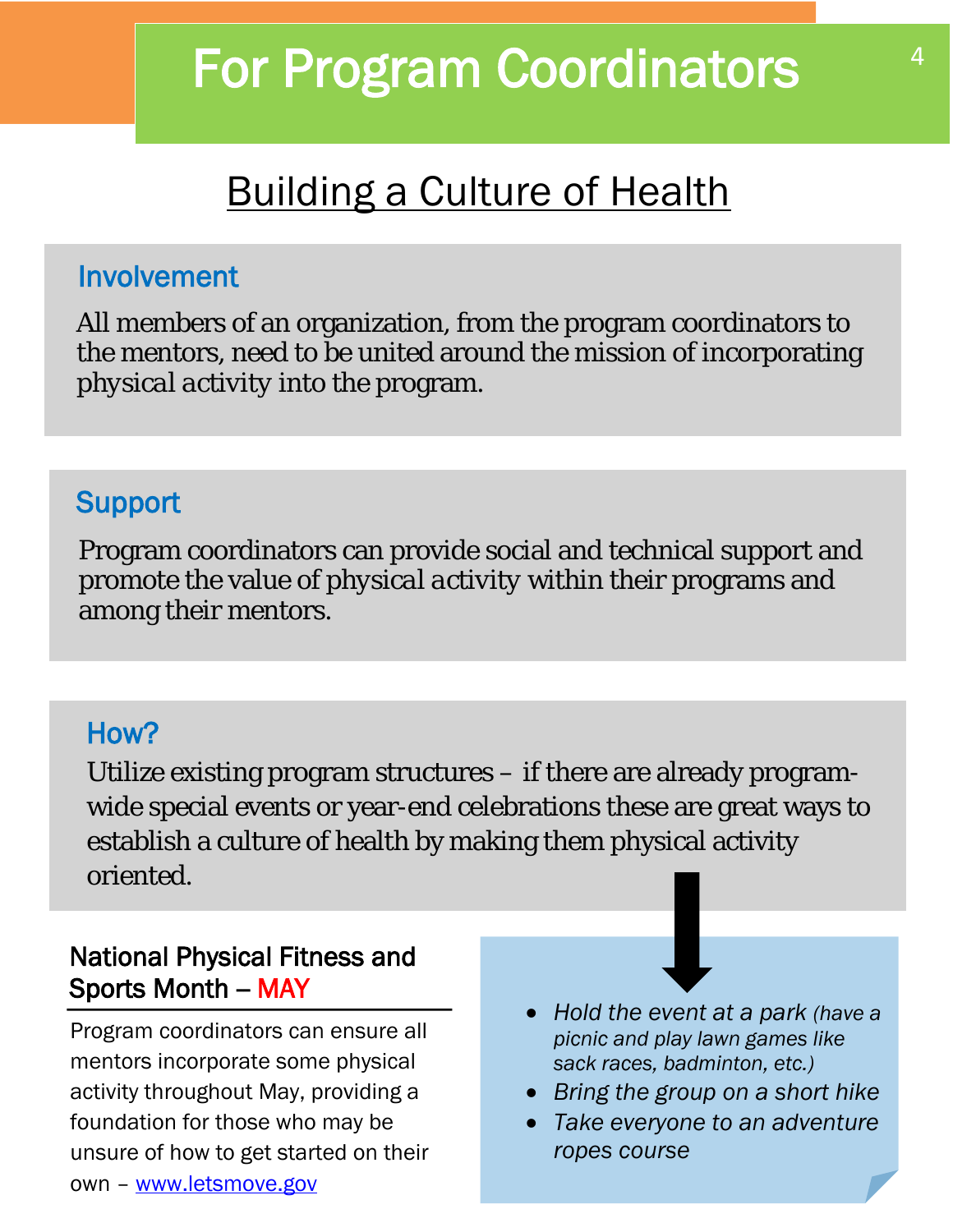#### <span id="page-6-0"></span>For Community-Based Programs 5

| It's Easy!                                          | Being active can mean heading to your local park and<br>going for a walk.                                                                    |
|-----------------------------------------------------|----------------------------------------------------------------------------------------------------------------------------------------------|
| <b>Be Open</b>                                      | Enable mentees to understand why it is important<br>and good for them to be active.                                                          |
| <b>Positivity</b><br><b>Leads to</b><br>Empowerment | Creating a supportive, fun atmosphere while being<br>physically active may lead your mentee to make the<br>choice to be active on their own. |



Simply getting children and adolescents to spend time outdoors is a simple and low-cost approach for increasing physical activity because almost all outside child and adolescent appropriate activities encourage some level of physical activity.

Physical Activity Guidelines midcourse report: Chapter 4. U.S. Department of Health and Human Services

### Resources and Ideas

- Check out the Mobius Mentor Discount Card it's accepted at a number of locations where you can engage in some form of fun physical activity, such as Petra Cliffs.<http://www.mobiusmentors.org/mobius-discount-card/>
- Sidewalk chalk can be used to create games like hopscotch and foursquare. It also is fun to spend time coloring on a safe paved area.
- Taking a walk around town or down a safe road with your mentee while talking with them can be an effective way to connect while engaging in some physical activity.
- Vermont State Parks are great places to explore (See Appendix B).
- Utilize public parks, playgrounds, bike paths, athletic fields, swimming pools, and beaches.
	- o Take a nature walk
	- o Go for a bike ride
	- o Play a game of catch or kick around a soccer ball
	- o Take a trip to the playground
	- o Go swimming at the pool or beach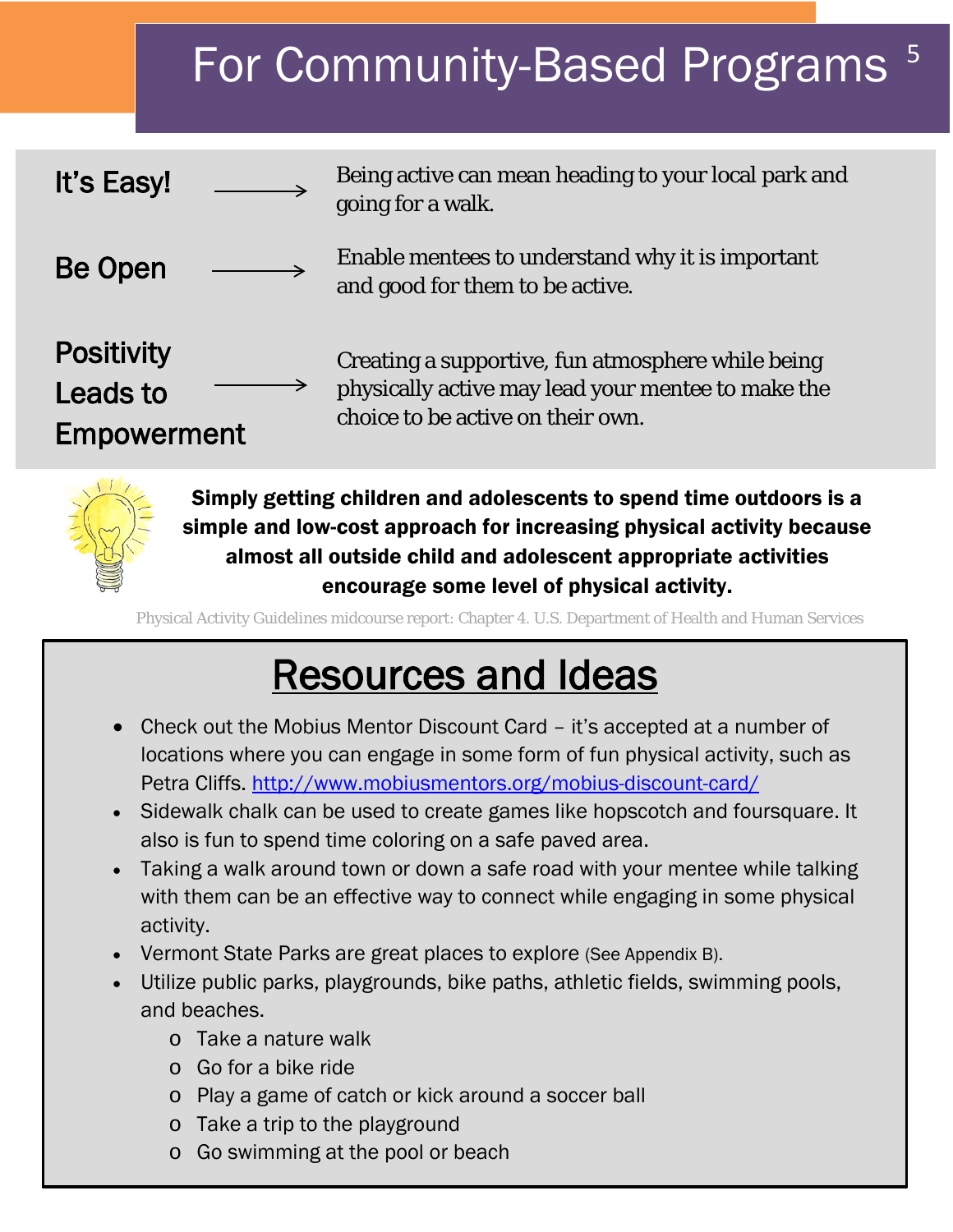### <span id="page-7-0"></span>For School-Based Programs

### Prepare your mentee's brain for learning!

Science tells us that providing the brain with some form of physical exertion actually improves cognitive functioning

"Eleven of 14 studies found one or more positive associations between physical education and indicators of cognitive skills and attitudes, academic behavior and/or academic achievement" – U.S. Department of Health and Human Services, CDC



All it takes to get moving and improve the quality of your time together

### Resources II

• Most schools have balls, jump ropes, sidewalk chalk, sleds, and other materials for play/activity.

10-15

minutes

- Talk with your program coordinator about making connections with P.E. teachers – they know the schedule of gym use and can provide materials for games and activities.
- Take advantage of playgrounds, nearby bike paths or walking paths, and similar infrastructure that is easily accessible.
- School gyms and other non-classroom spaces, like cafeterias, are good locations for quick games or free time during inclement weather. You also may be able to walk the halls if you cannot access another space.

- Play quick pick-up games of soccer, basketball, or other similar ball sport.
- Catch, tag, and jumping-rope are fun ways to get active for a few minutes.
- Put on some upbeat music and have a mini dance session to a few songs.
- Walk & Talk take 10 minutes and make this a special part of the session, where your mentee gets to guide the conversation.
- Get the students out of their chairs and lead some stretching exercises (See Appendix C).
- Read books that explore being active (i.e. athlete bios, adventure stories).
- Have engaged conversations about how being physically active fits into daily life.
- Incorporate activity into reading sessions (i.e. stand while reading aloud, alternating balancing on one leg)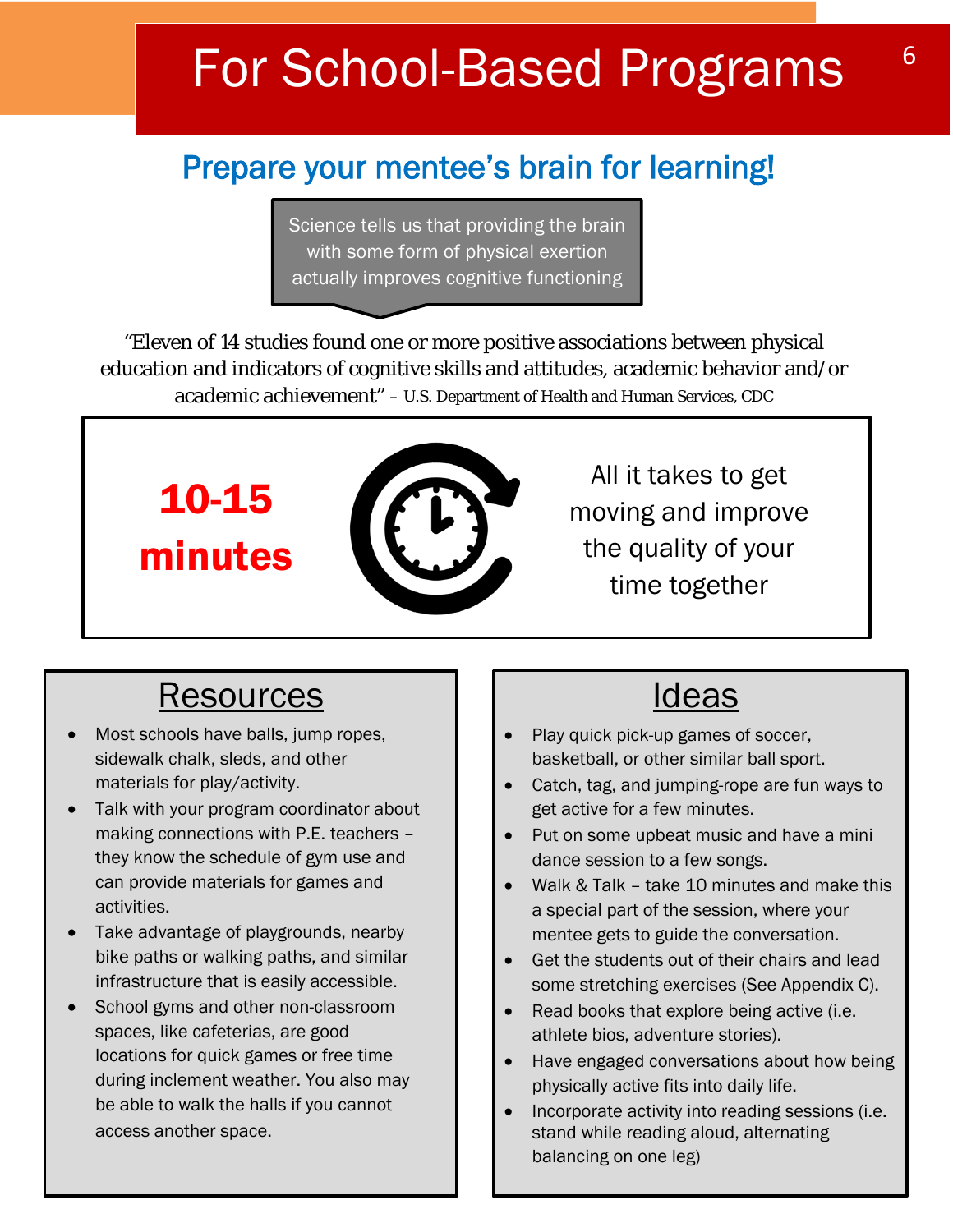### Appendix A 7

### <span id="page-8-0"></span>2008 Physical Activity Guidelines for Americans, Chapter 3: Active Children and Adolescents. U.S. Department of Health and Human Services

Examples of Moderate- and Vigorous – Intensity Aerobic Physical Activities and Muscle – and Bone- Strengthening Activities for Children and Adolescents

|                                  | <b>Age Group</b>                                  |                                             |  |
|----------------------------------|---------------------------------------------------|---------------------------------------------|--|
| <b>Type of Physical Activity</b> | Children                                          | Adolescents                                 |  |
| Moderate-intensity aerobic       | Active recreation, such as hiking, skateboarding, | Active recreation, such as canoeing, hiking |  |
|                                  | rollerblading                                     | skateboarding, rollerblading                |  |
|                                  | Bicycle riding                                    | Brisk walking                               |  |
|                                  | <b>Brisk walking</b>                              | Bicycle riding (stationary or road bike)    |  |
|                                  |                                                   | Housework and yard work, such as sweeping   |  |
|                                  |                                                   | or pushing a lawn mower                     |  |
|                                  |                                                   | Games that require catching and throwing,   |  |
|                                  |                                                   | such as baseball and softball               |  |
| Vigorous-intensity aerobic       | Active games involving running and chasing,       | Active games involving running and chasing, |  |
|                                  | such as tag                                       | such as flag football                       |  |
|                                  | Bicycle riding                                    | Bicycle riding                              |  |
|                                  | Jumping rope                                      | Jumping rope                                |  |
|                                  | Martial arts, such as karate                      | Martial arts, such as karate                |  |
|                                  | Running                                           | Running                                     |  |
|                                  | Sports such as soccer, ice or field hockey,       | Sports such as soccer, ice or field hockey, |  |
|                                  | basketball, swimming, tennis                      | basketball, swimming, tennis                |  |
|                                  | Cross-country skiing                              | Cross-country skiing                        |  |
| Muscle-strengthening             | Games such as tug-of-war                          | Games such as tug-of-war                    |  |
|                                  | Modified push ups (with knees on the floor)       | Push-ups and pull-ups                       |  |
|                                  | Resistance exercises using body weight or         | Resistance exercises with exercise bands,   |  |
|                                  | resistance bands                                  | weight machines, hand-held weights          |  |
|                                  | Rope or tree climbing                             | Climbing wall                               |  |
|                                  | Sit-ups (curl-ups or crunches)                    | Sit-ups (curl-ups or crunches)              |  |
|                                  | Swinging on playground equipment/bars             |                                             |  |
| Bone-strengthening               | Sports such as gymnastics, basketball,            | Sports such as gymnastics, basketball,      |  |
|                                  | volleyball, tennis                                | volleyball, tennis                          |  |
|                                  | Jumping rope                                      | Jumping rope                                |  |
|                                  | Running                                           | Running                                     |  |
|                                  | Hopping, skipping, jumping                        | Hopping, skipping, jumping                  |  |
|                                  | Games such as hopscotch                           |                                             |  |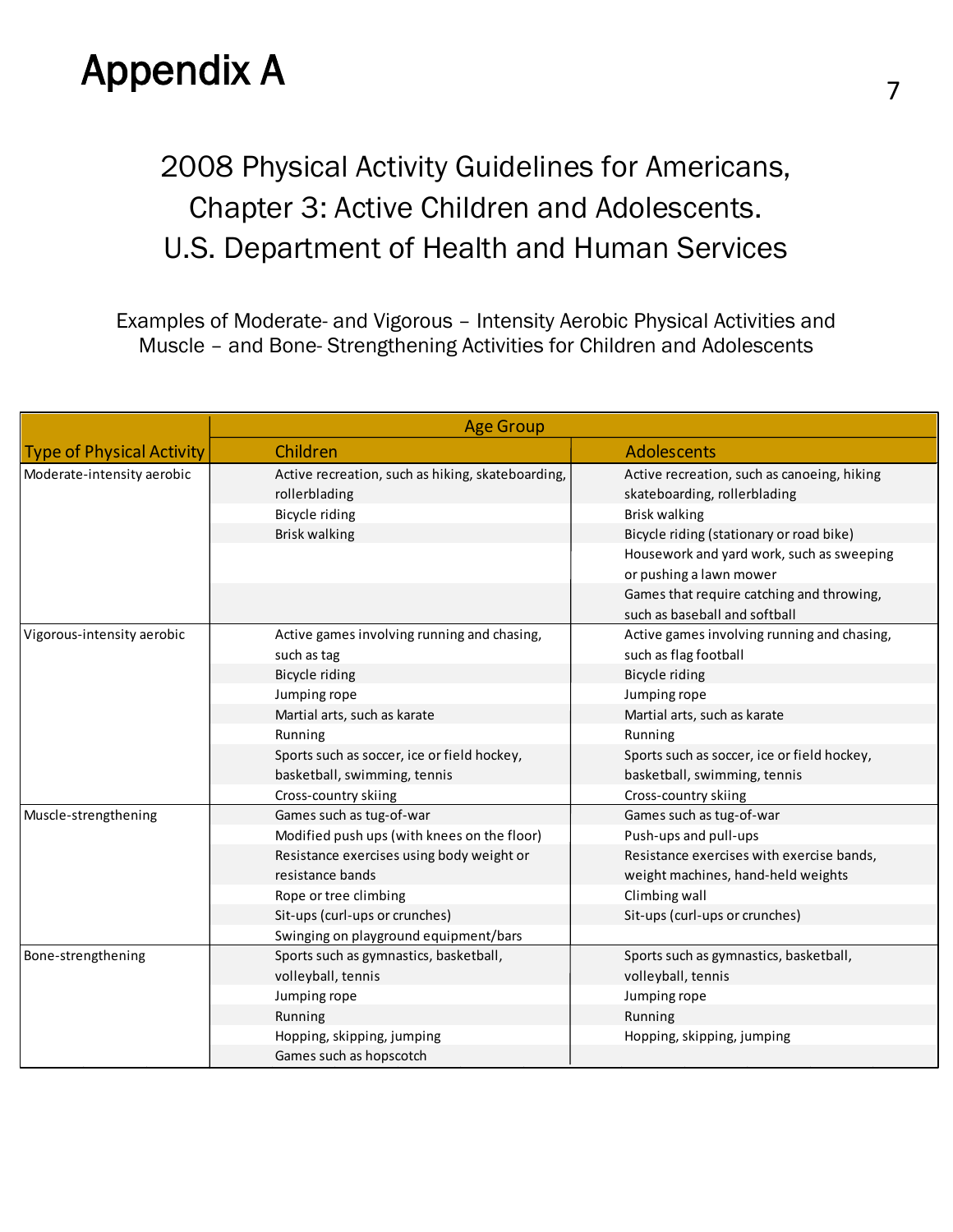### Appendix B

### <span id="page-9-0"></span>Vermont State Parks Top 5 Parks for Hiking

Mt. Ascutney State Park - Ascutney

Gifford Woods State Park - Killington

Underhill State Park - Underhill

Smugglers Notch State Park - Stowe

Branbury State Park - Brandon

<http://www.vtstateparks.com/htm/top5hike.htm>

### Vermont State Parks - Swimming

#### Northeast Parks

- Boulder Beach
- **Brighton**
- Crystal Lake
- **Elmore**
- Green River Reservoir
- Kettle Pond
- Little River
- **Maidstone**
- Ricker Pond
- **Stillwater**
- **Waterbury Center**

#### Southeast Parks

- Camp Plymouth
- Jamaica
- Silver Lake
- **Wilgus**

#### Southwest Parks

- Bomoseen
- Branbury
- Button Bay
- Emerald Lake
- Half Moon Pond
- Kingsland Bay
- **Shaftsbury**
- St. Catherine

#### Northwest Parks

- Alburg Dunes
- Burton Island
- Grand Isle
- Kamp Kill Kare
- Knight Island
- Knight Point
- Lake Carmi
- North Hero
- Sand Bar
- Woods Island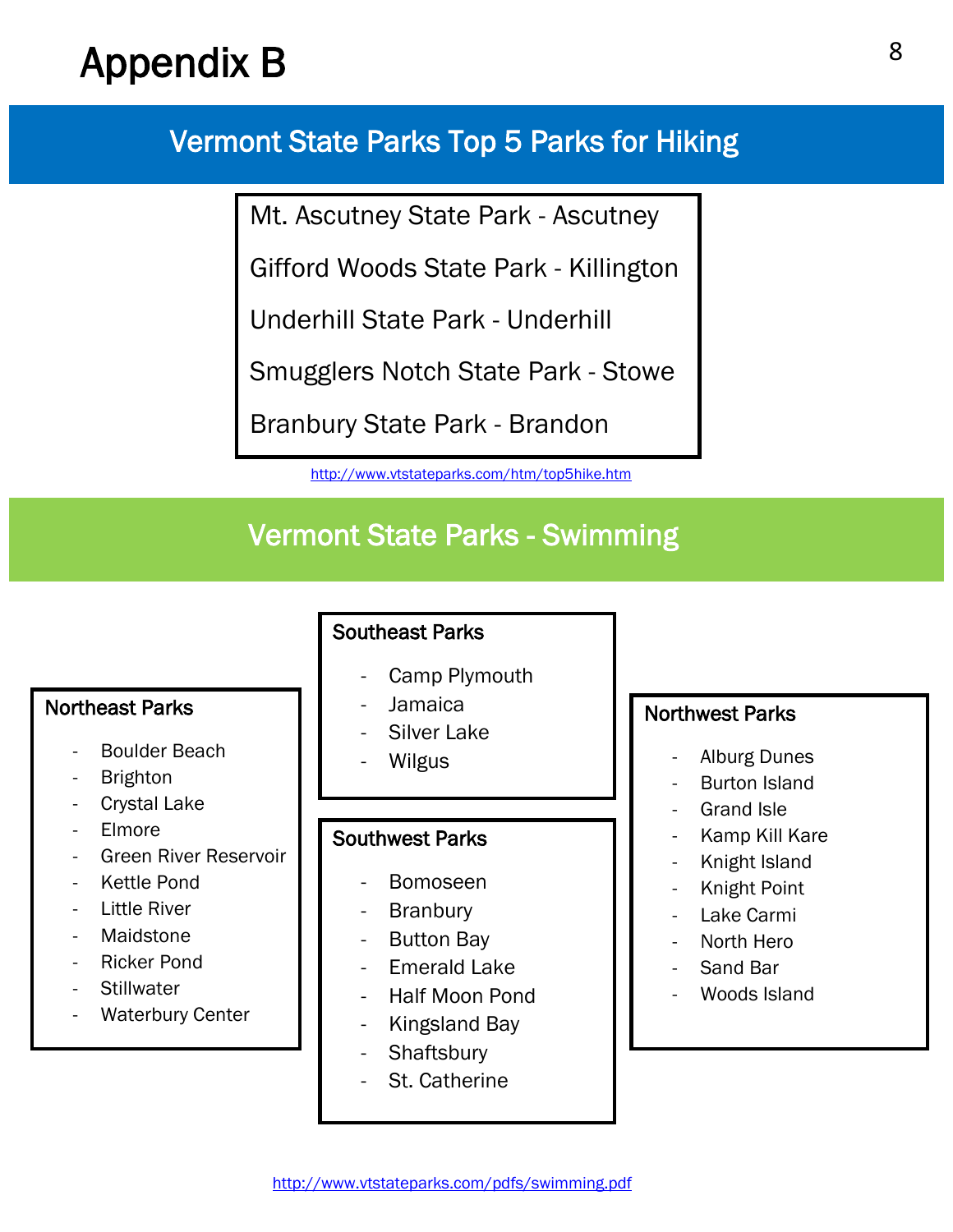### <span id="page-10-0"></span>Appendix C

#### Quadriceps Stretch



- 1. Stand next to a counter or sturdy chair with your feet about shoulder-width apart and your knees straight, but not locked.
- 2. With your left hand, hold a chair or counter for balance. Bend your right leg back and grasp your right ankle in your right hand until your thigh is perpendicular to the ground. Make sure you stand up straight—don't lean forward. (If you can't grasp your ankle in your hand, just keep your leg as close to perpendicular as possible and hold the bend, or place your foot on the seat of a chair.) You should feel a stretch in the front of the thigh.
- 3. Hold the stretch for a slow count of 20 to 30 seconds, breathing throughout.
- 4. Release your right ankle and repeat with the other leg.



#### [H](http://www.cdc.gov/physicalactivity/images/growingstronger/exercises/hamstring_stretch.gif)amstring/Calf Stretch

- 1. Sit forward in a chair with your knees bent and feet flat on the floor.
- 2. Extend your right leg in front of you, placing your right heel on the floor, and keeping your ankle relaxed. Don't lock your knee. Slowly lean forward at the hips, bending toward your right toes, trying to keep your back straight.
- 3. Hold the stretch for a slow count of 20 to 30, breathing throughout.
- 4. Sit up straight again and flex your right ankle so that your toes are pointing up toward the ceiling. Again, lean forward at the hips, bending toward your right toes and hold the stretch for a slow count of 20 to 30, breathing throughout.
- 5. Release the stretch and repeat with your left leg.

#### Chest and Arm Stretch



- 1. Stand with your arms at your sides and your feet about shoulder-width apart.
- 2. Extend both arms behind your back and clasp your hands together, if possible, retracting your shoulders.
- 3. Hold the stretch for a slow count of 20 to 30, breathing throughout.
- 4. Release the stretch and repeat.